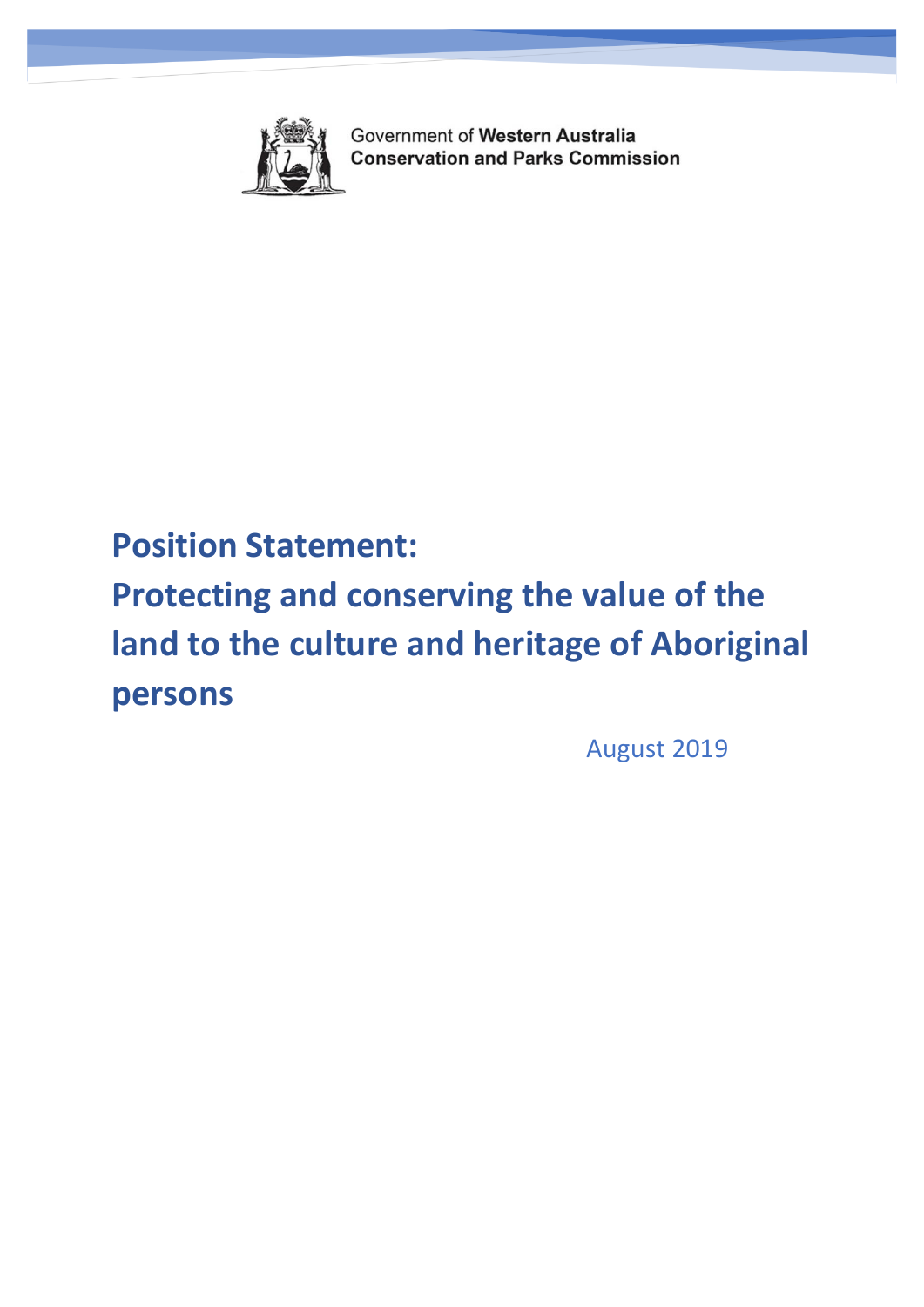#### **This document may be cited as:**

Western Australian Conservation and Parks Commission (2019). *Position Statement: Protecting and conserving the value of the land to the culture and heritage of Aboriginal persons*. Conservation and Parks Commission, Perth.

| <b>Current from</b>        | 16 August 2019  | <b>For Review</b>          | August 2021 |
|----------------------------|-----------------|----------------------------|-------------|
| <b>Version</b>             | 1.0             | <b>Replaces</b>            | None        |
| <b>Officer responsible</b> | <b>Director</b> | <b>File / Document No.</b> |             |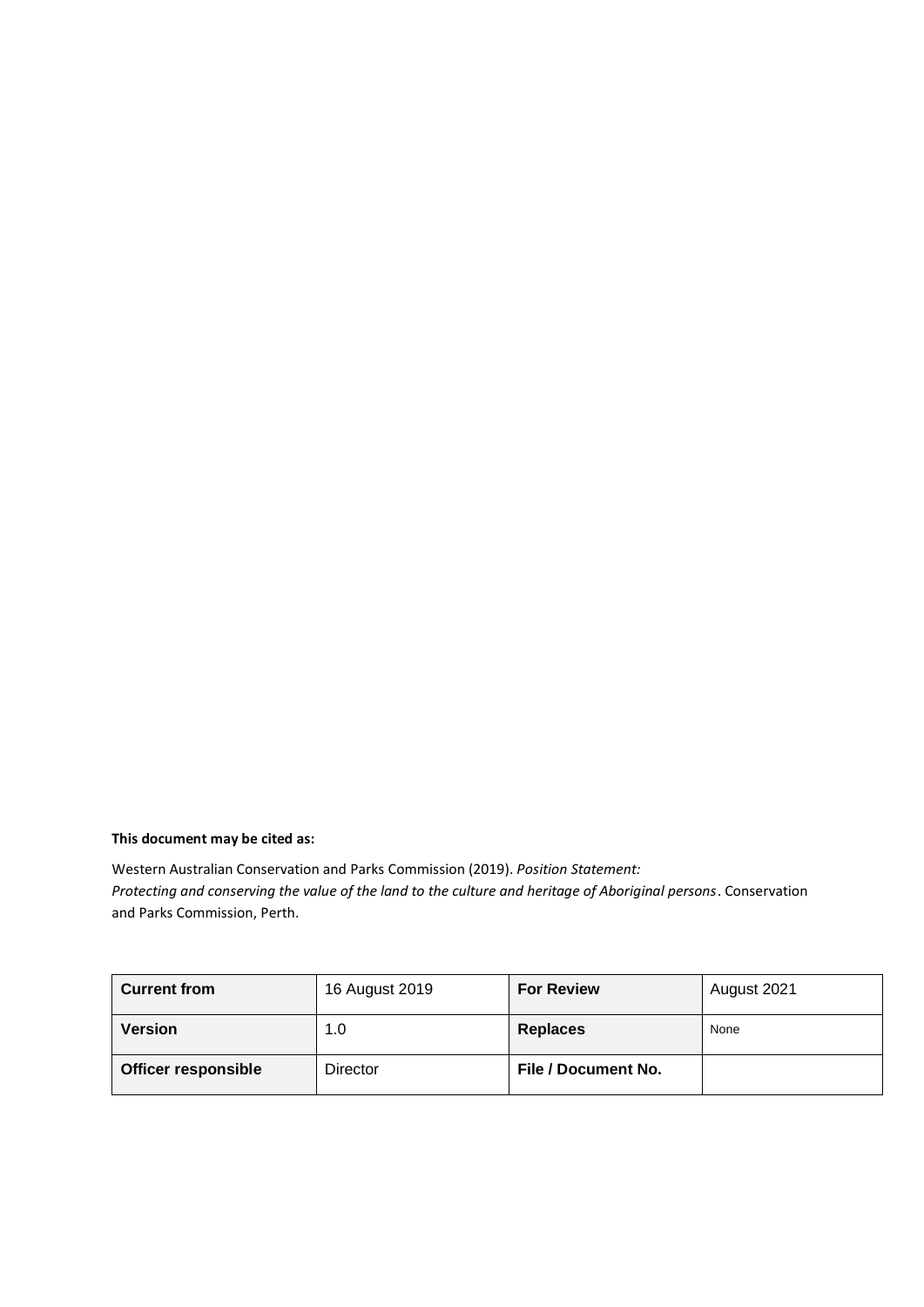## **The Commission's Position**

The Conservation and Parks Commission (Commission) understands that Aboriginal people are the Traditional Owners of the lands and waters vested in it. The Commission recognises that past government policies and practices have limited the traditional rights, interests and access to land that enable Aboriginal people to fully exercise their culture and heritage and that amendments to the *Conservation and Land Management Act 1984* (CALM Act) have sought to address these impacts.

Aboriginal cultural heritage exists throughout the lands and waters of Western Australia. Protection and conservation of cultural and heritage values over land and waters is important in maintaining the identity, health and well-being of Aboriginal people.

The Commission is committed to ensuring that any policies, plans or programs involving land and water vested in, or under the care, control and management of the Commission, whether solely or jointly, protects and conserves the value of the land to the culture and heritage of Aboriginal people.

The Commission will ensure on-going consultation is undertaken to identify, protect and conserve the value of the land and waters to the culture and heritage of Aboriginal persons. All parties concerned with identifying, protecting, conserving and managing this culture and heritage should act on the principles that Aboriginal people:

- managed their land and waters for at least 60,000 years;
- are the primary source of information on the value of their culture and heritage and how this is best protected and conserved;
- must be part of any Aboriginal culture and heritage protection, conservation and management planning process that is undertaken in a planned and timely manner;
- must have input into primary decision-making in relation to Aboriginal culture and heritage to continue to fulfil their cultural obligations; and
- must control intellectual property and other information relating specifically to their culture and heritage, as this may be an integral aspect of its value.

In identifying and managing the culture and heritage value:

- every effort should be made to clarify uncertainty about Aboriginal culture and heritage values at a place;
- all parties having relevant interests should be consulted about Aboriginal culture and heritage matters using appropriate cultural protocols; and
- the process and outcomes of planning for the protection and conservation of Aboriginal culture and heritage values must have regard to customary law, and abide by relevant Commonwealth and State laws, relevant International treaties and covenants and any other legally binding agreements.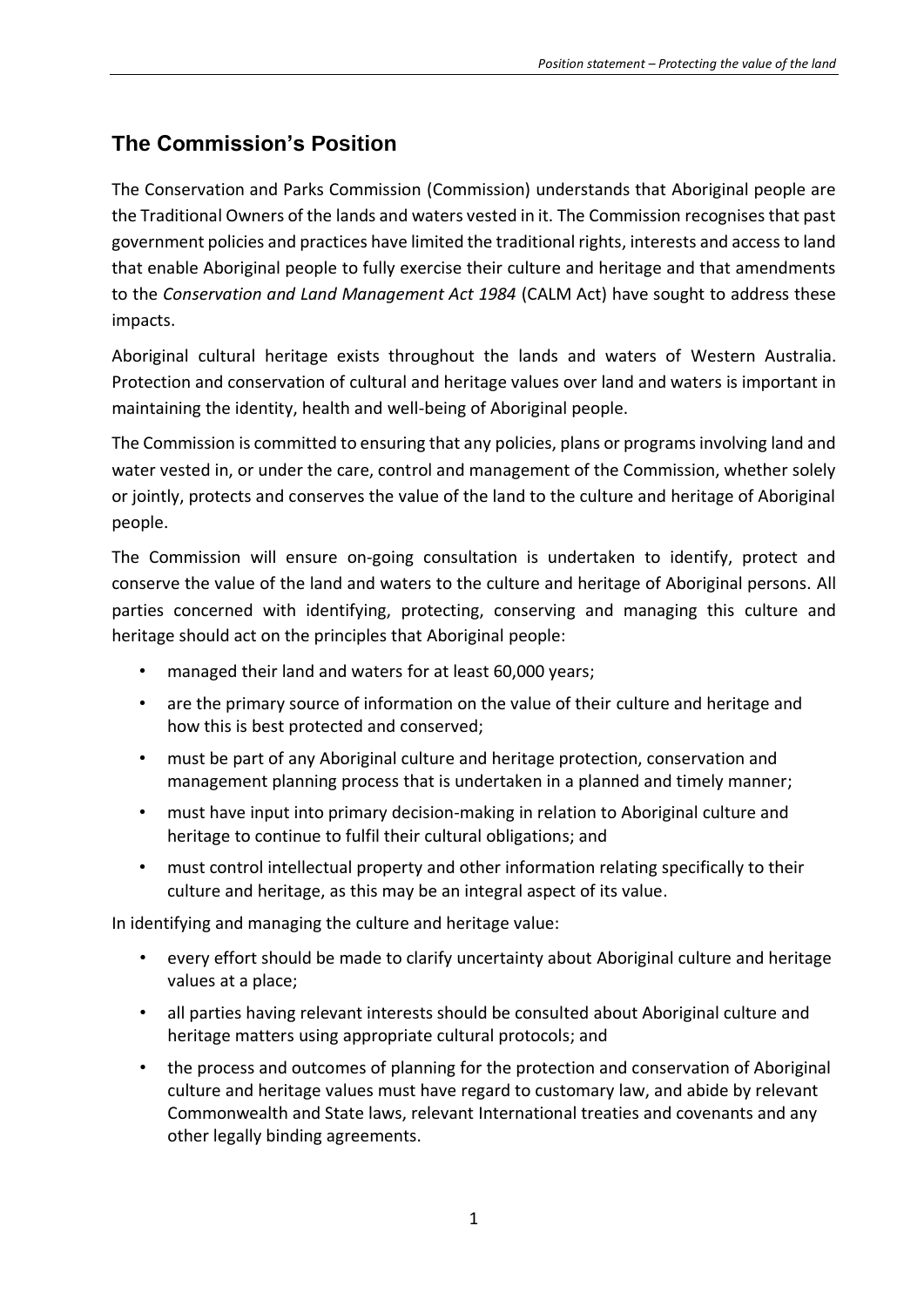Adhering to cultural restrictions on information about an Aboriginal culture and heritage is essential to maintaining its value.

## **Context and Background**

### **UNITED NATIONS DECLARATION ON THE RIGHTS OF INDIGENOUS PEOPLES**

Australia is a signatory to the United Nations Declaration on the Rights of Indigenous Peoples. The declaration establishes a universal framework of minimum standards for the survival, dignity and well-being of the indigenous peoples of the world and it elaborates on existing human rights standards and fundamental freedoms as they apply to the specific situation of indigenous peoples.

Article 19 provides that states should consult and cooperate in good faith with the Indigenous peoples concerned through their own representative institutions in order to obtain their free, prior and informed consent before adopting and implementing legislative or administrative measures that may affect them.

Article 31, provides that Indigenous peoples have the right to maintain, control protect and develop their cultural heritage, traditional knowledge and traditional cultures expressions. This article also provides that States should, in conjunction with Indigenous peoples, take effective measures to recognise and protect the exercise of these rights.

UN Declarations are generally not legally binding; however, they represent the dynamic development of international legal norms and reflect the commitment of states to move in certain directions, abiding by certain principles.

### **LEGISLATION**

In Australia, there are federal, state and territory laws that protect Aboriginal heritage.

The Commonwealth *Native Title Act 1993* enshrines the rights of native title holders to protect and maintain places of cultural significance to protect their culture and heritage and to maintain their connection to land and waters.

Under the *Environment Protection and Biodiversity Conservation Act 1999* (EPBC Act), the federal government is also responsible for protecting Aboriginal heritage places that are nationally or internationally significant, or that are situated on land that is owned or managed by the Commonwealth.

The EPBC Act establishes the National Heritage List, which includes natural, Aboriginal and historic places that are of outstanding heritage value to Australia. Under the EPBC Act there are penalties for anyone who takes an action that has or will have a significant impact on the Aboriginal heritage values of a place that is recognised in the National Heritage List. The EPBC Act also establishes the Commonwealth Heritage List, which includes places on Commonwealth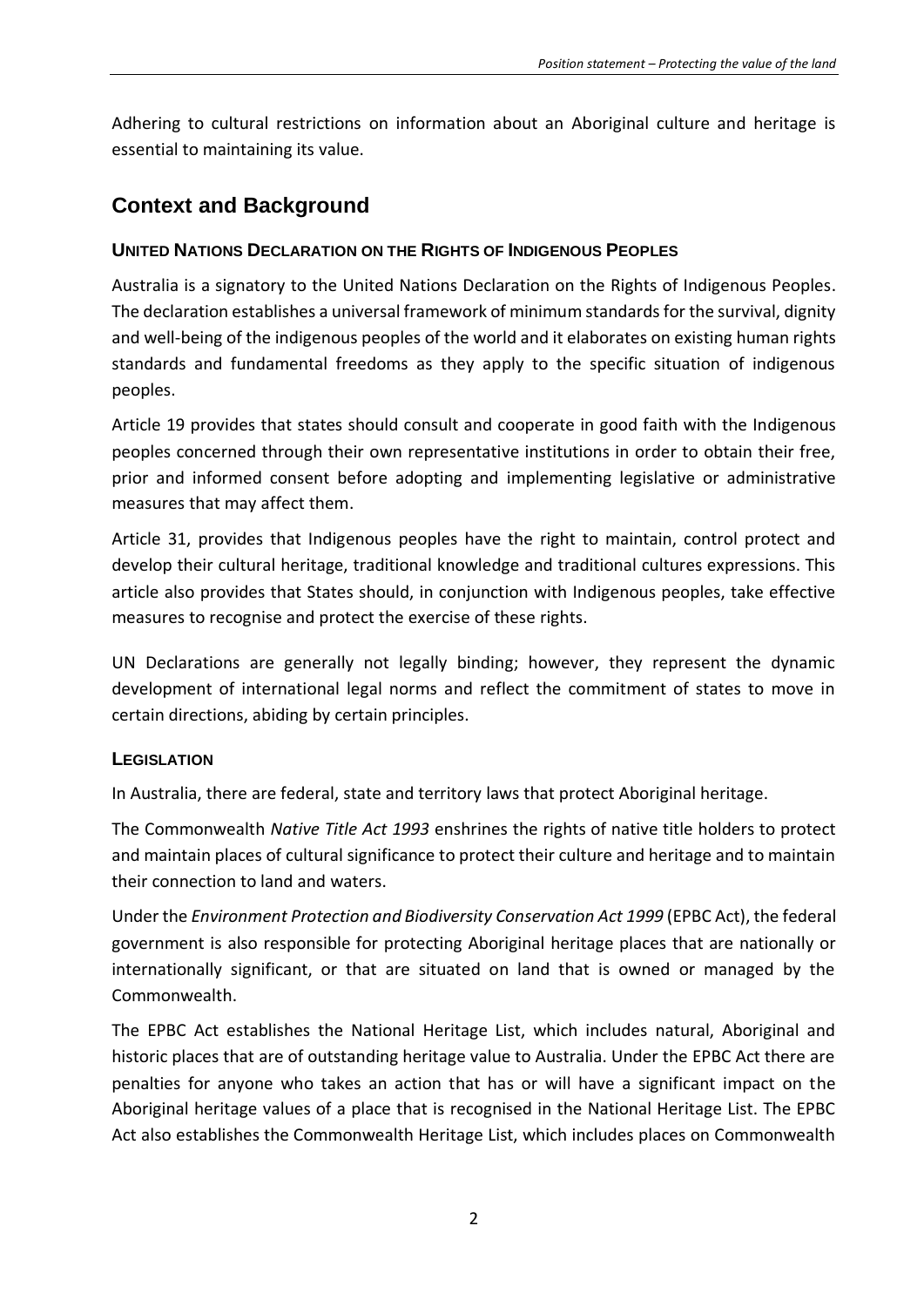lands and waters or under Australian Government control that have Aboriginal heritage significance.

In Western Australia (WA), there are four acts of parliament that deal with protection and conservation of Aboriginal heritage:

- 1. *Conservation and Land Management Act 1984* (CALM Act);
- 2. *Aboriginal Heritage Act 1972* (AH Act);
- 3. *Environmental Protection Act 1986* (EP Act); and
- 4. *The Biodiversity Conservation Act (BC Act).*

The Commission is established under the CALM Act and the relevant Commission responsibilities under the CALM Act relating to the protection and conservation of Aboriginal heritage are illustrated in Figure 1. The Department of Biodiversity, Conservation and Attractions is the management agency responsible for administering the CALM Act.



**Figure 1:** The Commission's responsibilities in protecting and conserving the value of the land to the culture and heritage of Aboriginal persons under the CALM Act

The AH Act recognises Aboriginal peoples' strong relationships to the land (Department of Aboriginal Affairs WA, 2017). The WA Department of Planning, Lands and Heritage is responsible for administering the *Aboriginal Heritage Act 1972* (AH Act). It is noted that AH Act in WA is currently under review with new proposed legislation under development.

While the focus of the AH Act is the protection of sites with social and heritage significance, a primary focus of the EP Act is to consider proposals with the potential to have a significant effect on the environment. The EP Act can, in some instances, complement the AH Act, for example, in cases where actual physical protection of the environment is required to protect sites of heritage significance (Environmental Protection Authority, 2004). The Department of Water and Environmental Regulation administers the EP Act.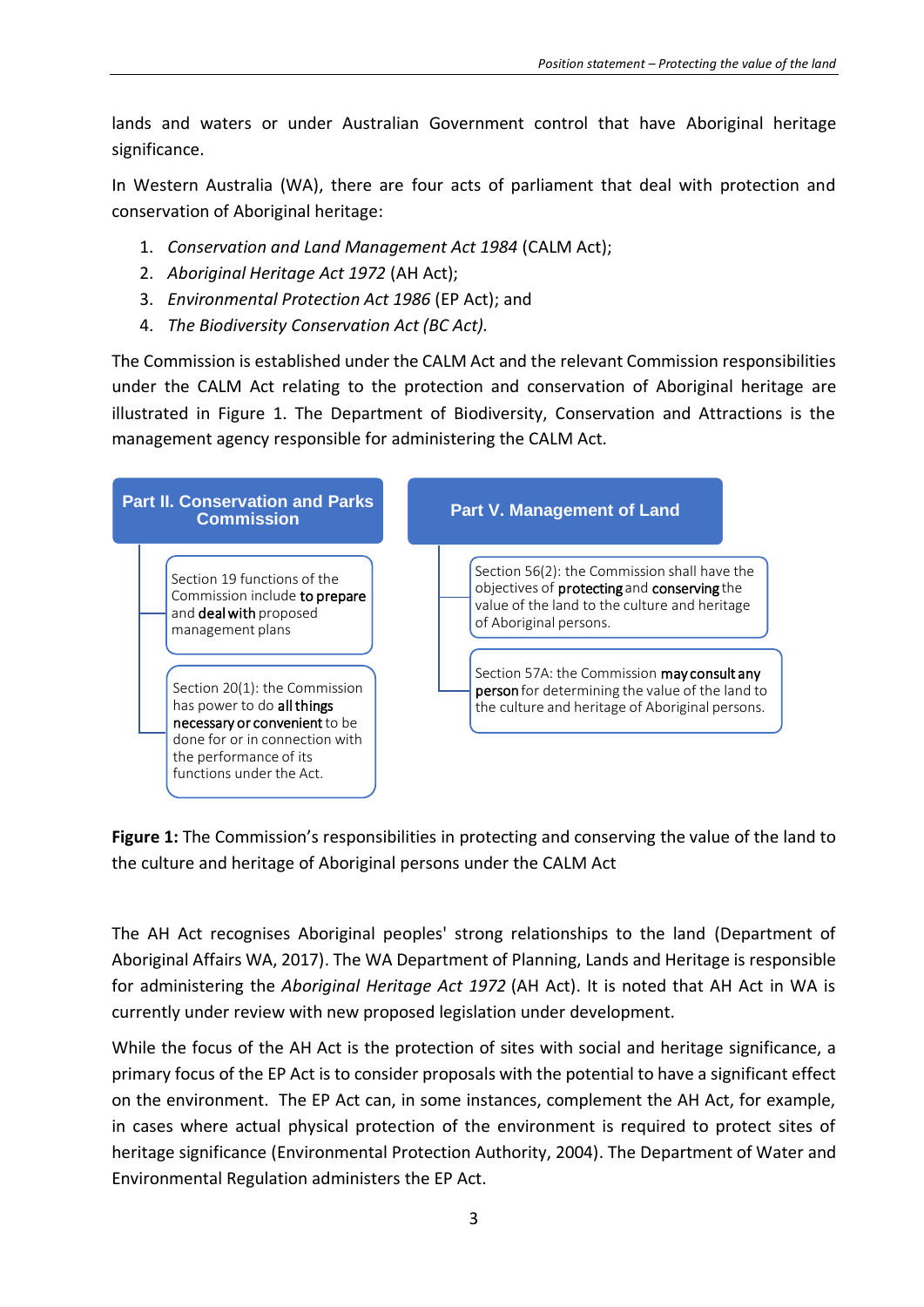The BC Act includes two objectives from the *International Convention on the Conservation of Biological Diversity* (1993) which are: to conserve and protect biodiversity and biodiversity components in the State; and to promote the ecologically sustainable use of biodiversity components in the State. In pursuing the objectives of the BC Act, decision-makers must take into account the principles of Ecologically Sustainable Development which include the integration of long and short-term economic, environmental, social and equitable considerations.

#### **SUPPORTING POLICIES**

The Department of Biodiversity, Conservation and Attractions has the following corporate policy statements that relate to Aboriginal engagement, involvement and joint management:

- [Acknowledgment of Aboriginal Traditional Owners \(DBCA Policy No.](https://www.dpaw.wa.gov.au/images/documents/about/policy/corporate_policy_statement_69_-_acknowledgement_of_aboriginal_traditional_owners_website.pdf) 69);
- Aboriginal customary activities (DBCA Policy No. 86);
- [Aboriginal joint management \(DBCA Policy No. 87\);](https://www.dpaw.wa.gov.au/images/documents/about/policy/corporate_policy_statement_87_aboriginal_joint_management.pdf)
- [Burial of Aboriginal people on CALM land \(DBCA Policy No.](https://www.dpaw.wa.gov.au/images/documents/about/policy/corporate_policy_statement_91_-_burial_of_aboriginal_people_on_calm_act_land.pdf) 91);
- [Aboriginal Outstations, Camps and Settlements on CALM Act Land \(DBCA Policy No.](https://www.dpaw.wa.gov.au/images/documents/about/policy/corporate_policy_statement_94_-_aboriginal_outstations_camps_and_settlements_website.pdf) 94); and
- Environmental Factor Guideline Social Surroundings (EPA 2016)

### **DEFINITIONS**

**Aboriginal heritage** is dynamic. It includes tangible and intangible expressions of culture that link generations of Aboriginal people over time. Aboriginal people express their cultural heritage through 'the person', their relationships with country, people, beliefs, knowledge, law, language, symbols, ways of living, sea, land and objects all of which arise from Aboriginal spirituality.

**Aboriginal heritage places** are landscapes, sites and areas that are particularly important to Aboriginal people as part of their customary law, developing traditions, history and current practices. All Aboriginal heritage places have associated Aboriginal heritage values. Aboriginal people have the right to maintain confidentiality around some physical places.

**Aboriginal heritage values** include spirituality, law, knowledge, practices, traditional resources or other beliefs and attachments.

**Culture** means the accepted and traditionally patterned ways of behaving and a set of common understandings shared by members of a group or community; includes land, language, ways of living and working artistic expression, relationships and identity

**The precautionary approach** is taken where an activity involves a risk of significant irreversible damage to a place. Uncertainty about heritage values at the place should not be used as justification for proceeding with that activity. This approach should be used when there is uncertainty or debate over the significance of a place to ensure that heritage values are not damaged.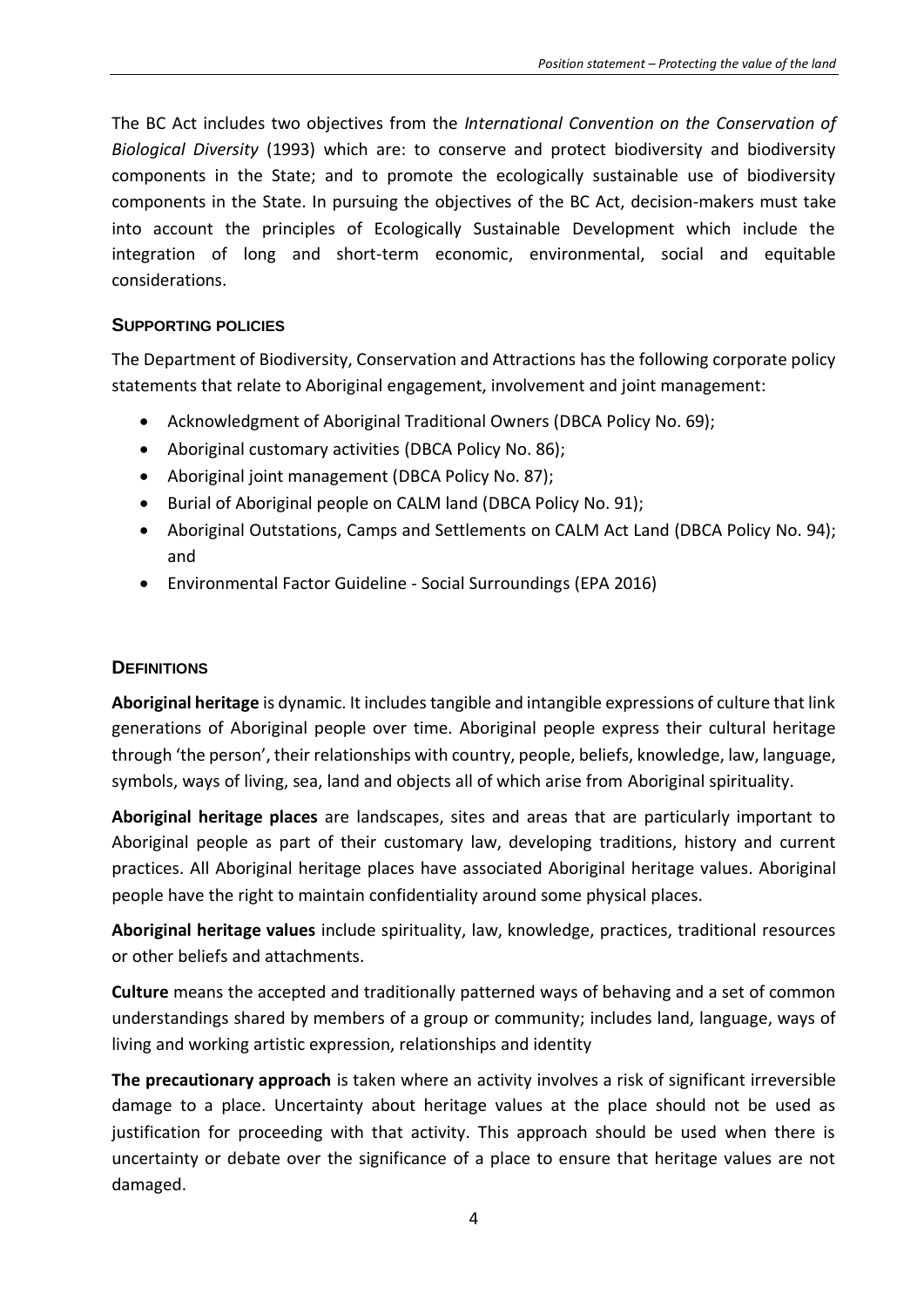**Traditional Owners** are those people who, through membership in a descent group or clan, have responsibility for caring for particular country. Traditional Owners are authorised to speak for country, culture and its heritage. Authorisation to speak for country and heritage may be as a senior traditional owner, an elder, or as a registered Native Title claimant or holder.

**Other Aboriginal people** with interests are those people who through their personal or family history of involvement with a particular place have an interest in its culture and heritage values. Such places could include, but are not limited to, mission stations, places of Aboriginal protest, and areas of land where people worked. Sometimes these people are described as custodians. In some areas custodians are responsible for looking after places and sometimes the stories and ceremonies linked to these places. In other areas custodians are Aboriginal people who look after a place on behalf of others.

(Note: Definitions were sourced from: Australian Heritage Commission, 2002; and Great Barrier Reef Marine Park Authority, 2016)

## **References**

The Commission has drawn from the following sources in setting out its position statement to reflect best practice in the management of the conservation estate:

- Australian Heritage Commission (2002). *Ask First: A guide to respecting Indigenous heritage places and values,* Australian Heritage Commission, Canberra, viewed 12 April 2017, *<*[http://australia.icomos.org/resources/australia-icomos-heritage-toolkit/aboriginal](http://australia.icomos.org/resources/australia-icomos-heritage-toolkit/aboriginal-torres-strait-islander-heritage/)[torres-strait-islander-heritage/,](http://australia.icomos.org/resources/australia-icomos-heritage-toolkit/aboriginal-torres-strait-islander-heritage/) last accessed on 12/04/2017*.*
- Commonwealth of Australia, Department of the Prime Minister and Cabinet (2018). *Closing the Gap*. Prime Minister's Report.
- Department of the Environment and Energy (2004). *Living on Saltwater Country: Review of literature about Aboriginal rights, use, management and interests in northern Australian marine environments*, Department of the Environment and Energy, Canberra, viewed 12 April 2017 [<http://www.environment.gov.au/resource/living-saltwater-country-review](http://www.environment.gov.au/resource/living-saltwater-country-review-literature-about-aboriginal-rights-use-management-and)[literature-about-aboriginal-rights-use-management-and>](http://www.environment.gov.au/resource/living-saltwater-country-review-literature-about-aboriginal-rights-use-management-and), last accessed on 12/04/2017.
- Department of the Premier and Cabinet and Department of Aboriginal Affairs (2013). *Aboriginal Heritage Due Diligence Guidelines,* Department of Aboriginal Affairs, Perth, viewed 12 April 2017 *<*[http://www.daa.wa.gov.au/globalassets/pdf-files/ddg>](http://www.daa.wa.gov.au/globalassets/pdf-files/ddg), last accessed on 12/04/2017.
- Dziba, L., Erpul, G., Fazel, A., Fischer, M., & Hernández, A. M. (2019). Summary for policymakers of the global assessment report on biodiversity and ecosystem services of the Intergovernmental Science-Policy Platform on Biodiversity and Ecosystem Services. IPBES.